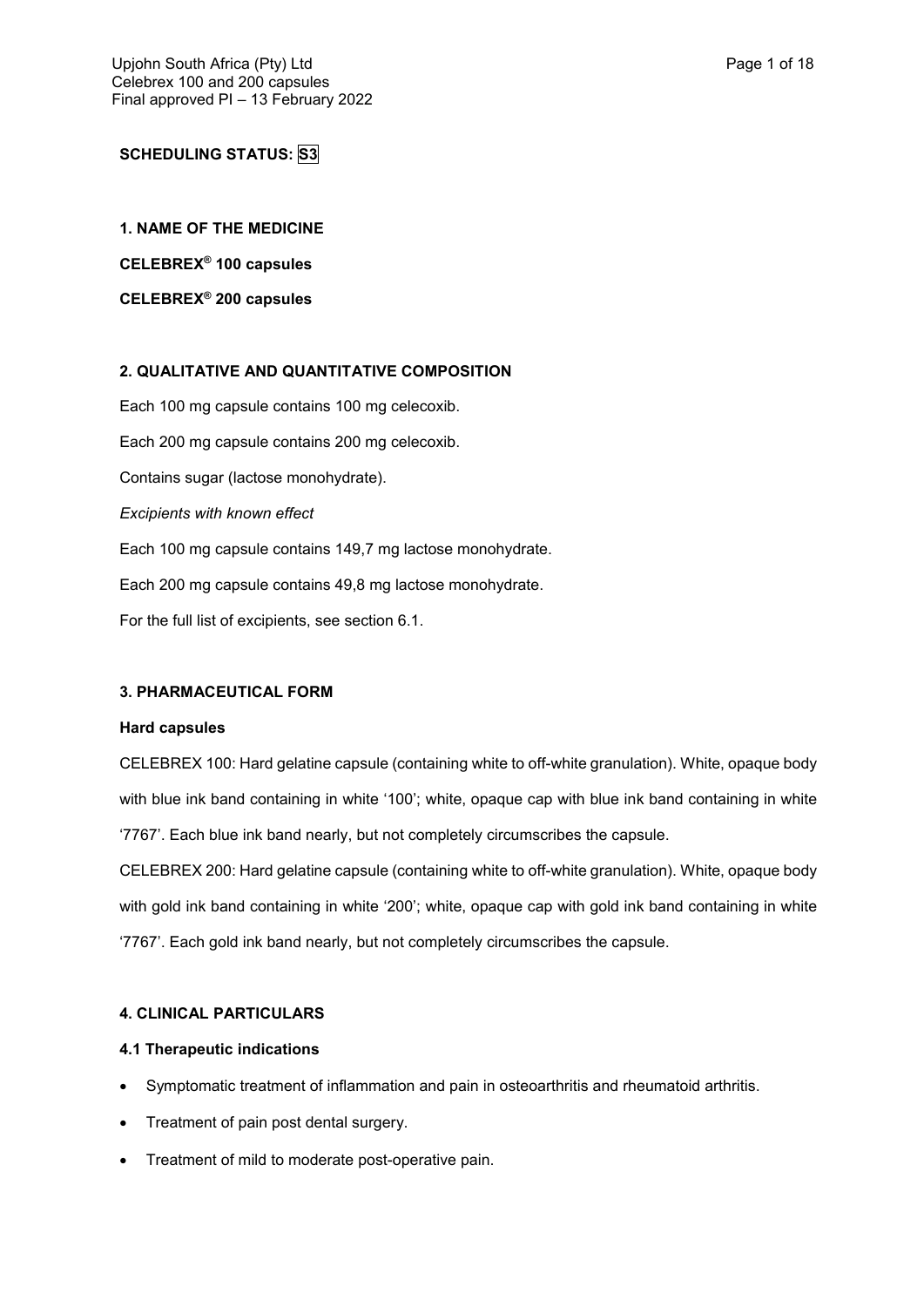- Treatment of mild to moderate musculoskeletal pain.
- Treatment of mild to moderate primary dysmenorrhoea.
- Relief of signs and symptoms of ankylosing spondylitis.

# **4.2 Posology and method of administration**

**As the cardiovascular risks of CELEBREX may increase with dose and duration of exposure,** 

**the shortest duration possible and the lowest effective daily dose should be used.**

# **Posology**

# *Osteoarthritis*

The recommended daily dose is 200 mg, administered as a single dose or as two divided doses. Doses

up to 400 mg per day have been studied.

# *Rheumatoid arthritis*

The recommended daily dose is 100 mg or 200 mg twice per day.

# *Pain post dental surgery*

The recommended dose is 100 mg to 200 mg, up to a maximum daily dose of 400 mg. Dosing intervals

should not be less than 4 hours.

*Mild to moderate post-operative pain*

The recommended dose is 200 mg once daily. Some patients may benefit from an additional 200 mg dose.

*Mild to moderate musculoskeletal pain*

The recommended dose is 200 mg twice daily.

*Mild to moderate primary dysmenorrhoea*

The recommended dose is 400 mg initially, followed by an additional 200 mg dose if needed on the

first day. On subsequent days, the recommended dose is 200 mg twice daily.

# *Ankylosing spondylitis*

The recommended daily dose is 200 mg, administered as a single dose or as 100 mg twice per day.

Some patients may benefit from a total daily dose of 400 mg.

# **Special populations**

*Elderly*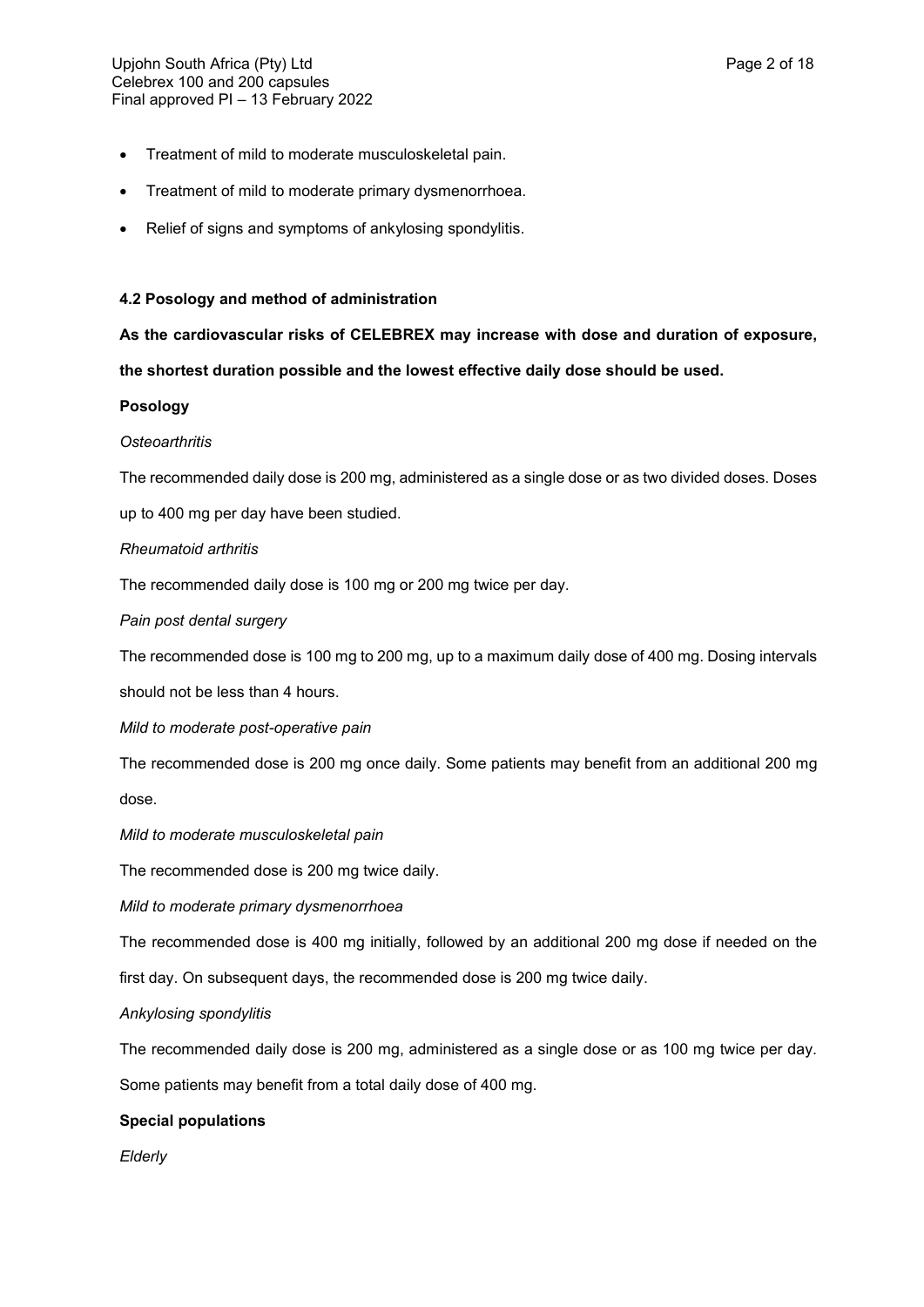No dosage adjustment is necessary. However, for elderly patients with a lower than average body weight (50 kg), it is advisable to initiate therapy at the lowest recommended dose.

#### *Hepatic impairment*

No dosage adjustment is necessary in patients with mild hepatic impairment. Introduce CELEBREX at half the recommended dose in patients with moderate hepatic impairment. For pain post dental surgery, introduce CELEBREX at the lowest recommended dose. There is no clinical experience in patients with severe hepatic impairment (see section 4.3).

#### *Renal impairment*

No dosage adjustment is necessary in patients with mild or moderate renal impairment. There is no clinical experience in patients with severe renal impairment (see section 4.3).

#### *CYP2C9 poor metabolisers*

Patients who are known or suspected to be CYP2C9 poor metabolisers based on genotyping or previous history/experience with other CYP2C9 substrates should be administered CELEBREX with caution as the risk of dose-dependent adverse effects is increased. Consider reducing the dose to half the lowest recommended dose (see section 5.2).

# **Paediatric population**

CELEBREX has not been studied in subjects under 18 years old.

#### **Method of administration**

For oral use.

CELEBREX may be taken with or without food.

# **4.3 Contraindications**

- Hypersensitivity to celecoxib or to any of the excipients of CELEBREX (listed in section 6.1).
- Known sulphonamide hypersensitivity.
- Severe impairment of hepatic function.
- Severe impairment of renal function.
- Asthma, urticaria or allergic-type reactions precipitated by aspirin or other non-steroidal antiinflammatory drugs (NSAIDs), including other cyclooxygenase 2 (COX-2) specific inhibitors.
- Established ischaemic heart disease and/or cerebrovascular disease (stroke) and peripheral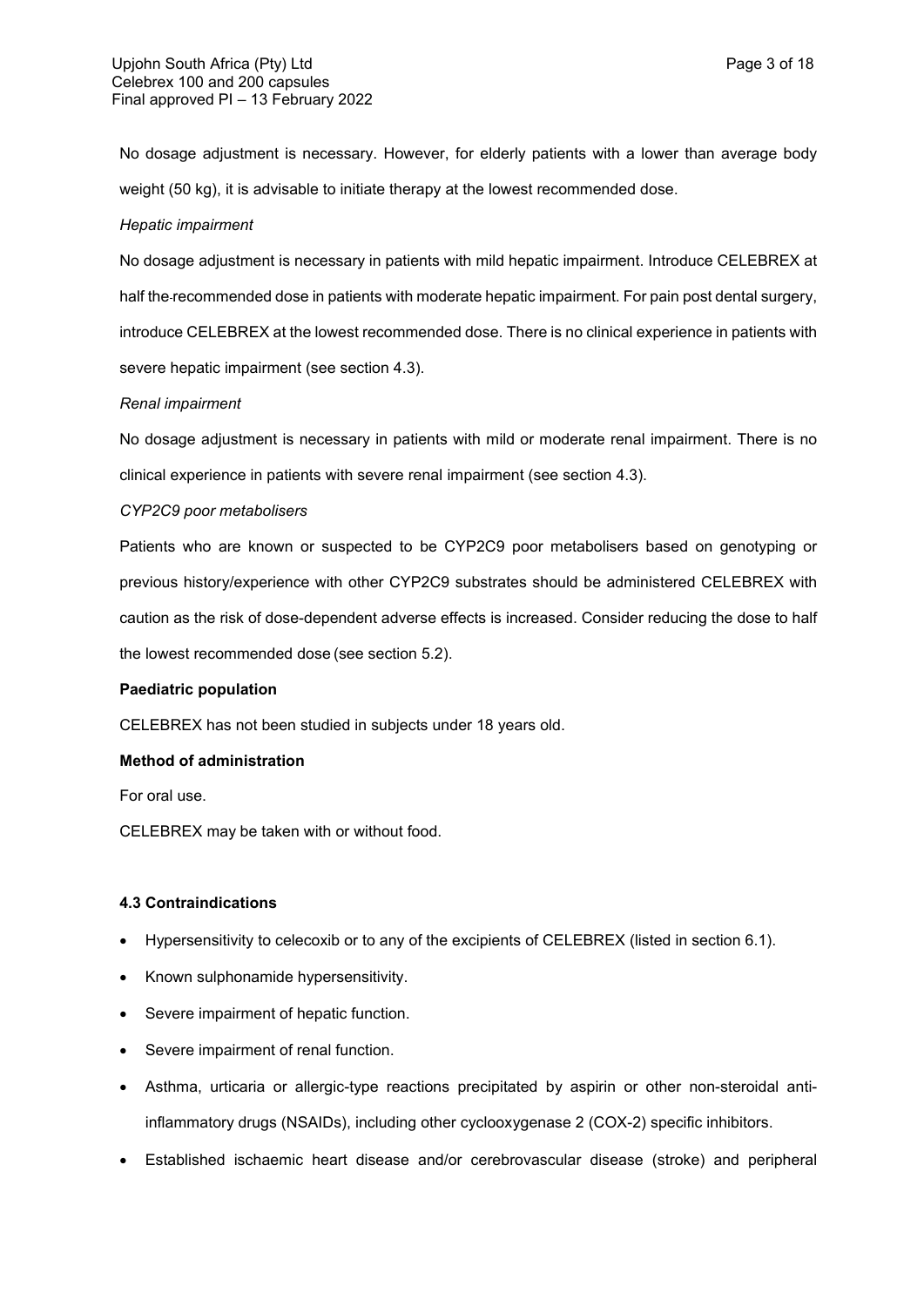arterial disease.

- Peri-operative analgesia in the setting of coronary artery bypass surgery (CABG).
- Pregnancy.
- In women of childbearing potential unless using an effective method of contraception (see section 4.6). CELEBREX has been shown to cause malformations in the animal species studied (see section 4.6). The potential for human risk in pregnancy is unknown but cannot be excluded.

# **4.4 Special warnings and precautions for use**

CELEBREX may predispose to cardiovascular events, cerebrovascular events, gastrointestinal events or cutaneous reactions which may be fatal.

Safety and efficacy of CELEBREX have not been established for treatment exceeding 12 weeks in osteoarthritis and 24 weeks in rheumatoid arthritis.

#### *Cardiovascular effects*

There is insufficient data to assess cardiovascular safety beyond one year of continuous treatment. CELEBREX may cause an increased risk of serious cardiovascular thrombotic events, myocardial infarction and stroke, which can be fatal. There appears to be a higher risk for cardiovascular events with higher doses and longer duration of treatment. The shortest duration possible and the lowest effective dose should be used. Caution is advised when CELEBREX is prescribed to patients with cardiovascular risk factors e.g. hypertension, diabetes, smoking and hypercholesterolaemia. Medical practitioners and patients should remain alert for the development of such events, even in the absence of previous cardiovascular symptoms.

Because of its lack of platelet effects, CELEBREX is not a substitute for aspirin for cardiovascular prophylaxis. Therefore, antiplatelet therapies should not be discontinued.

#### *Hypertension*

As with all NSAIDs, CELEBREX can lead to the onset of new hypertension or worsening of pre-existing hypertension, either of which may contribute to the increased incidence of cardiovascular events. Blood pressure should be monitored closely during the initiation of therapy with CELEBREX and throughout the course of therapy.

*Gastrointestinal (GI) effects*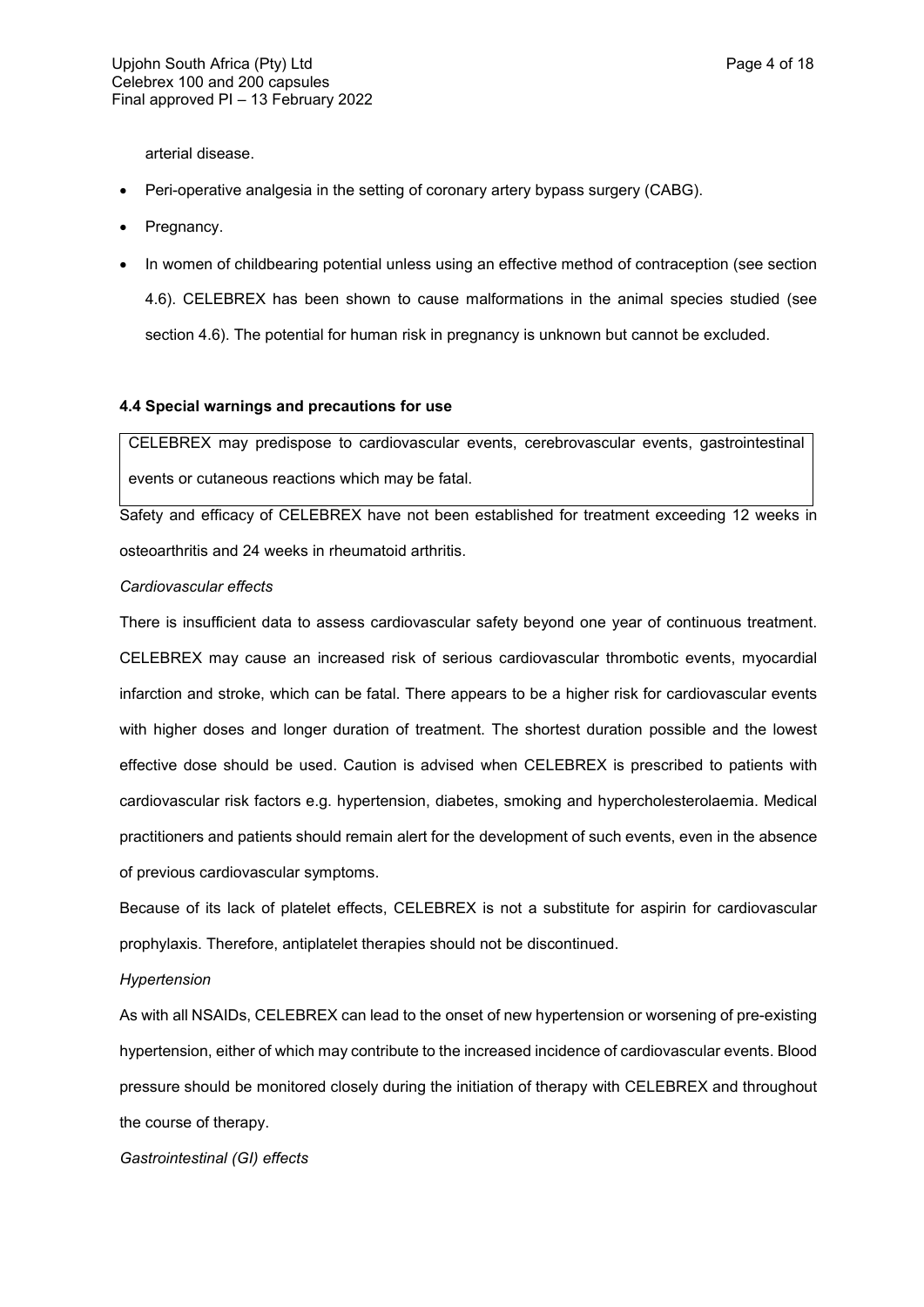Upper and lower gastrointestinal perforations, ulcers or bleeds have occurred in patients treated with CELEBREX. Patients most at risk of developing these types of GI complications with NSAIDs are the elderly, patients with cardiovascular disease, patients using concomitant glucocorticoids, antiplatelet medicines (such as aspirin), or other NSAIDs, patients using alcohol or patients with a prior history of, or active, gastrointestinal disease, such as ulceration, GI bleeding or inflammatory conditions. Most spontaneous reports of fatal gastrointestinal events have been in elderly or debilitated patients.

#### *Serious skin reactions*

Serious skin reactions, some of them fatal, including exfoliative dermatitis, Stevens-Johnson syndrome, and toxic epidermal necrolysis, have been reported very rarely in association with the use of CELEBREX. Patients appear to be at highest risk for these events early in the course of therapy: the onset of the event occurring in the majority of cases within the first month of treatment. Drug rash with eosinophilia and systemic symptoms (DRESS syndrome) has been reported in patients receiving CELEBREX. CELEBREX should be discontinued at the first appearance of skin rash, mucosal lesions, or any other sign of hypersensitivity.

#### *Drug Reaction with Eosinophilia and Systemic Symptoms (DRESS)*

Drug Reaction with Eosinophilia and Systemic Symptoms (DRESS) has been reported in patients taking NSAIDs such as CELEBREX. Some of these events have been fatal or life-threatening. DRESS typically, although not exclusively, presents with fever, rash, lymphadenopathy, and/or facial swelling. Other clinical manifestations may include hepatitis, nephritis, haematological abnormalities, myocarditis, or myositis. Sometimes symptoms of DRESS may resemble an acute viral infection. Eosinophilia is often present. Because this disorder is variable in its presentation, other organ systems not noted here may be involved. It is important to note that early manifestations of hypersensitivity, such as fever or lymphadenopathy, may be present even though rash is not evident. If such signs or symptoms are present, discontinue CELEBREX and evaluate the patient immediately.

Celecoxib contains a sulphonamide moiety. In clinical trials CELEBREX did not induce bronchospasm in patients with asthma. However, CELEBREX has not been evaluated in patients in whom attacks of asthma, urticaria or acute rhinitis have been precipitated by aspirin or NSAIDs. Use in such patients should be avoided until further information is available.

*Fluid retention and oedema*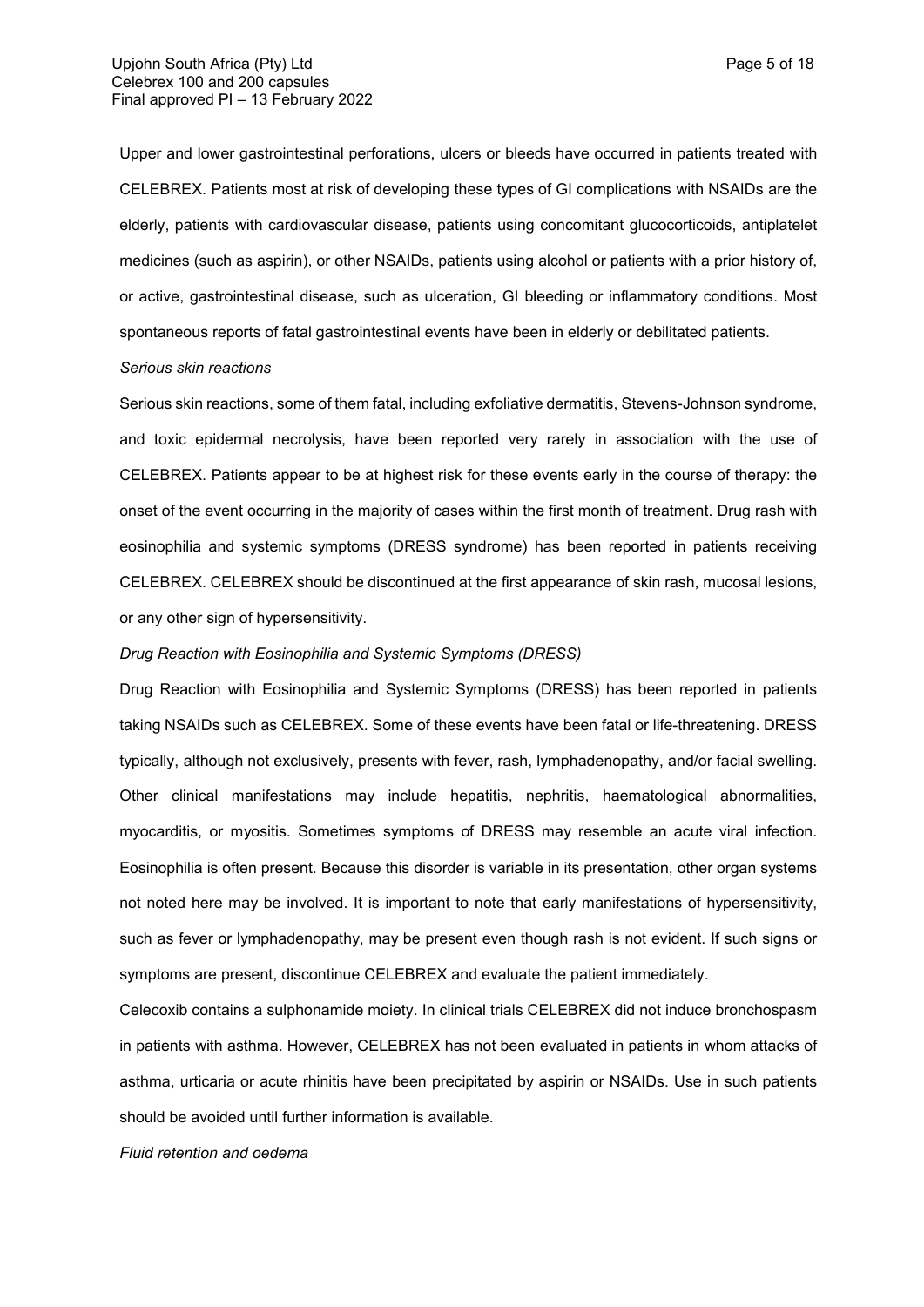As with other medicines known to inhibit prostaglandin synthesis, fluid retention and oedema have been observed in patients taking CELEBREX, therefore CELEBREX should be used with caution in patients with compromised cardiac function, pre-existing oedema and other conditions predisposing to, or worsened by, fluid retention. Patients with pre-existing congestive heart failure or hypertension should be closely monitored. Caution is also required in patients taking diuretic treatment or otherwise at risk of hypovolaemia.

#### *Renal effects*

NSAIDs, including CELEBREX may cause renal toxicity. Clinical trials with CELEBREX have shown renal effects similar to those observed with comparator NSAIDs. Patients at greatest risk for renal toxicity are those with impaired renal function, heart failure, liver dysfunction, and the elderly. Such patients should be carefully monitored while receiving treatment with CELEBREX.

Caution should be used when initiating treatment in patients with dehydration. It is advisable to rehydrate patients first and then start therapy with CELEBREX.

Renal function should be closely monitored in patients with advanced renal disease who are administered CELEBREX.

#### *Hepatic effects*

Some cases of severe hepatic reactions, including fulminant hepatitis (some with fatal outcome), liver necrosis and hepatic failure (some with fatal outcome or requiring liver transplant), have been reported with CELEBREX.

A patient with symptoms and/or signs of liver dysfunction, or in whom an abnormal liver function test has occurred, should be monitored carefully for evidence of the development of a more severe hepatic reaction while on therapy with CELEBREX.

#### *CYP2D6 inhibition*

CELEBREX inhibits CYP2D6. Although it is not a strong inhibitor of this enzyme, a dose reduction may be necessary for individually dose-titrated medicines that are metabolised by CYP2D6 (see section 4.5).

## *Anaphylactoid reactions*

As with NSAIDs in general, anaphylactoid reactions have occurred in patients exposed to CELEBREX (see section 4.3).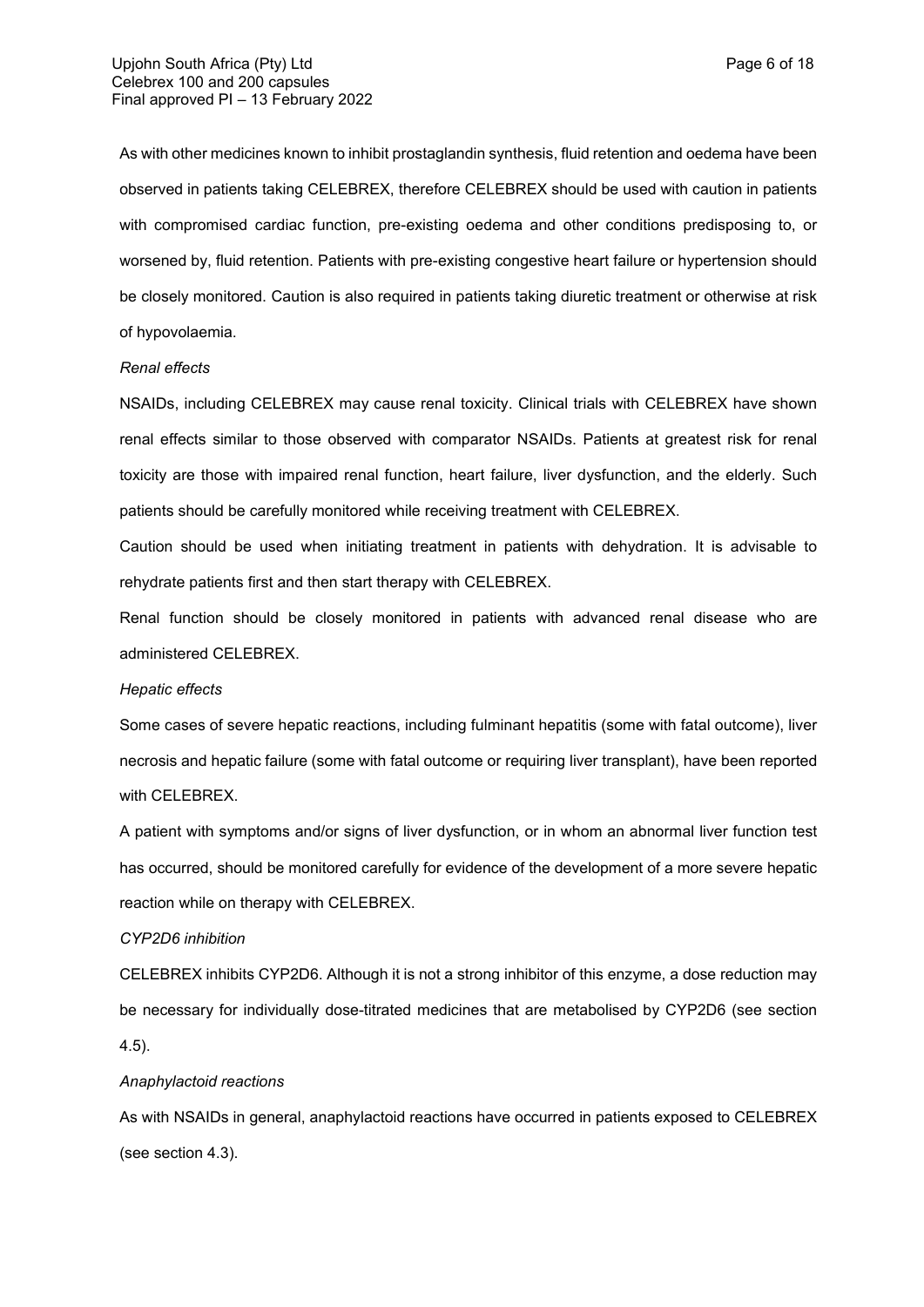### *General*

By reducing inflammation, CELEBREX may diminish the utility of diagnostic signs, such as fever, in detecting infections.

The concomitant use of CELEBREX and a non-aspirin NSAID should be avoided.

# *Use with oral anticoagulants*

In patients on concurrent therapy with warfarin or similar medicines, serious bleeding events, some of them fatal, have been reported. Because increases in prothrombin time (INR) have been reported, anticoagulant activity should be monitored in patients receiving warfarin/coumarin-type oral anticoagulants after initiating treatment with CELEBREX or changing the dose. Concomitant use of anticoagulants with NSAIDs may increase the risk of bleeding. Caution should be exercised when combining CELEBREX with warfarin or other oral anticoagulants including novel anticoagulants (e.g. apixaban, dabigatran and rivaroxaban).

# *Lactose intolerance*

Patients with rare hereditary problems of galactose intolerance, total lactase deficiency or glucosegalactose malabsorption should not take this medicine.

# **4.5 Interaction with other medicines and other forms of interaction**

# *General*

CELEBREX metabolism is predominantly mediated via cytochrome P450 (CYP) 2C9 in the liver. Coadministration of CELEBREX with medicines that are known to inhibit CYP2C9 should be done with caution.

Concomitant use of inducers of CYP2C9 such as rifampicin, carbamazepine and barbiturates may reduce plasma concentrations of CELEBREX.

*In vitro* studies indicate that celecoxib, although not a substrate, is an inhibitor of CYP2D6. Therefore, there is a potential for an *in vivo* medicine interaction with medicines that are metabolised by CYP2D6. *Anti-hypertensives*

Inhibition of prostaglandins may diminish the effect of anti-hypertensive medicines including angiotensin converting enzyme (ACE) inhibitors, angiotensin II receptor antagonists, diuretics and betablockers. The risk of acute renal insufficiency, which is usually reversible, may be increased in some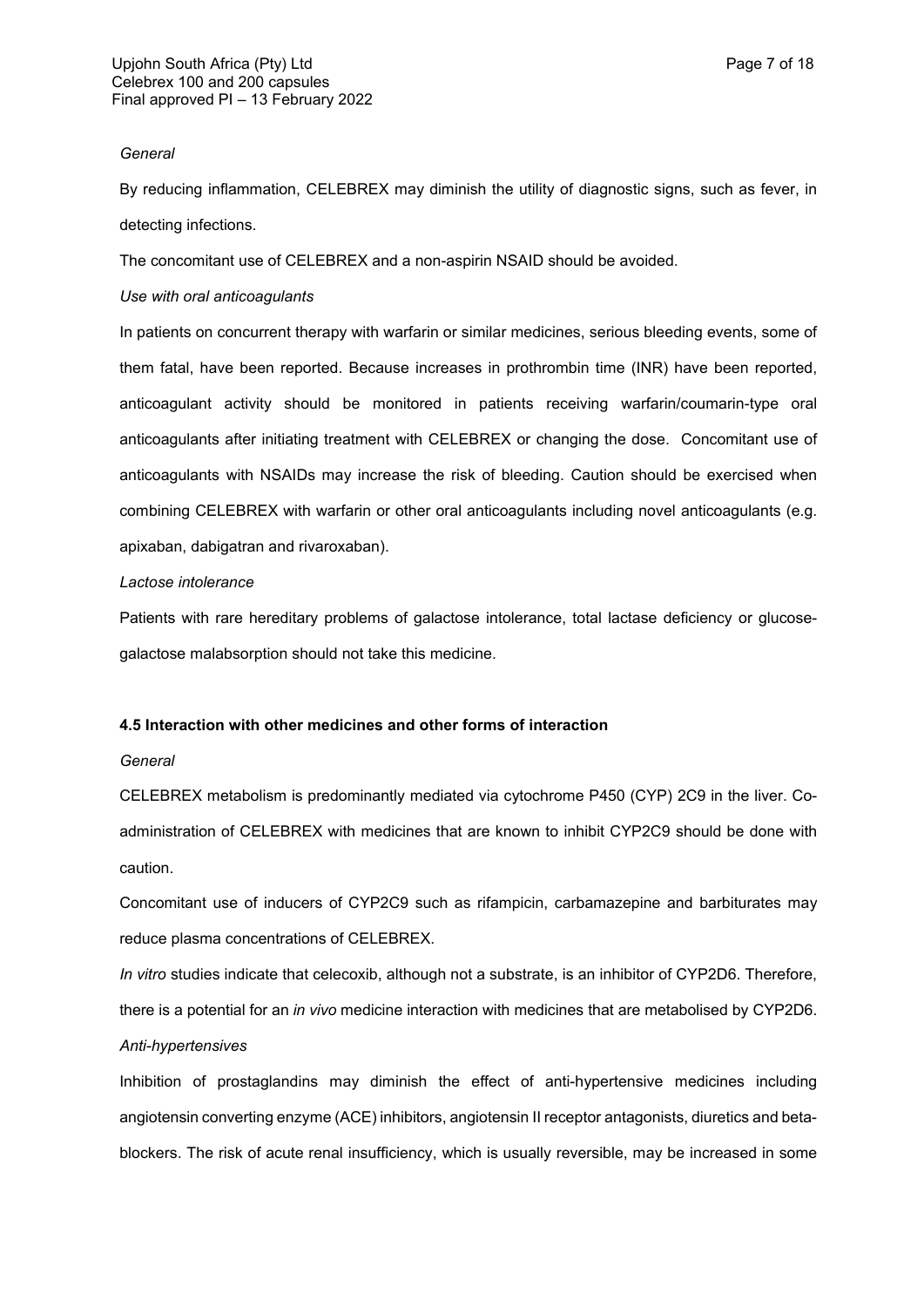patients with compromised renal function (e.g. patients on diuretics or elderly patients) when ACEinhibitors, angiotensin II receptor antagonists and/or diuretics are combined with NSAIDs, including CELEBREX. Therefore, the combination should be administered with caution, especially in the elderly. Patients should be adequately hydrated, and consideration should be given to monitoring of renal function after initiation of concomitant therapy, and periodically thereafter.

In a 28-day clinical study in patients with lisinopril-controlled Stage I and II hypertension, administration of CELEBREX 200 mg twice daily resulted in no clinically significant increases, when compared to placebo treatment, in mean daily systolic or diastolic blood pressure as determined using 24-hour ambulatory blood pressure monitoring. Among patients treated with CELEBREX 200 mg twice daily, 48 % were considered unresponsive to lisinopril at the final clinic visit (defined as either cuff diastolic blood pressure > 90 mmHg or cuff diastolic blood pressure increased > 10 % compared to baseline), compared to 27 % of patients treated with placebo; this difference was statistically significant.

#### *Aspirin*

CELEBREX can be used with low dose aspirin. However, concomitant administration of aspirin with CELEBREX may result in an increased rate of GI ulceration or other complications, compared to use of CELEBREX alone. Because of its lack of platelet effects, CELEBREX is not a substitute for aspirin for cardiovascular prophylaxis. There is no consistent evidence that concurrent use of aspirin mitigates the increased risk of serious cardiovascular thromboembolic events associated with CELEBREX.

### *Ciclosporin*

Co-administration of NSAIDs and ciclosporin may increase the nephrotoxic effect of ciclosporin.

#### *Fluconazole*

Concomitant administration of fluconazole at 200 mg once daily resulted in a two-fold increase in CELEBREX plasma concentration. This increase is due to the inhibition of CELEBREX metabolism via CYP2C9 by fluconazole. CELEBREX should be introduced at half the recommended dose in patients receiving the CYP2C9 inhibitor fluconazole.

# *Dextromethorphan and metoprolol*

Concomitant administration of CELEBREX 200 mg twice daily resulted in 2,6-fold and 1,5-fold increases in plasma concentrations of dextromethorphan and metoprolol (CYP2D6 substrates), respectively. These increases are due to CELEBREX inhibition of the CYP2D6 substrate metabolism.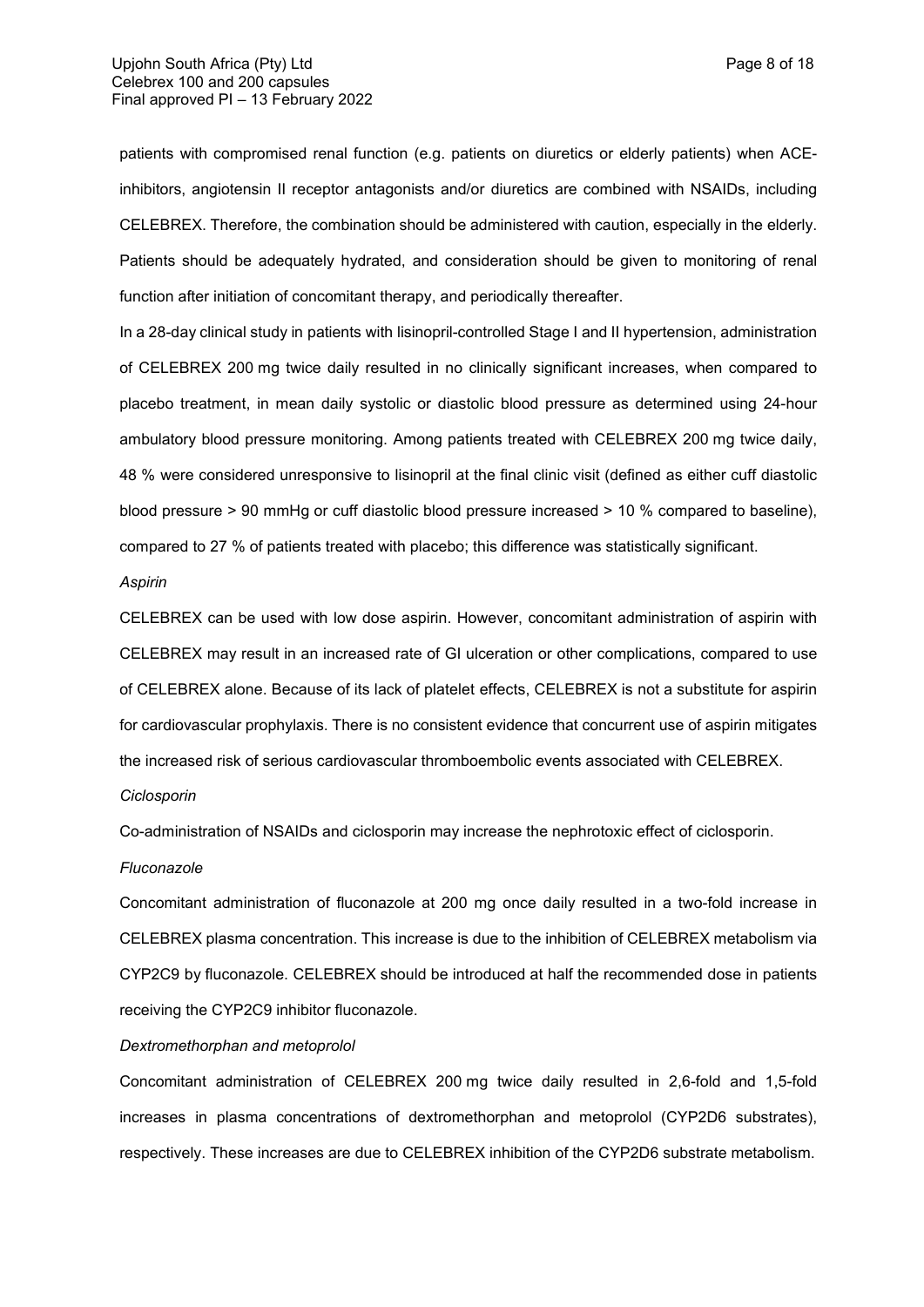#### *Diuretics*

Clinical studies, as well as post-marketing observations, have shown that NSAIDs can reduce the natriuretic effect of furosemide and thiazides in some patients. This response has been attributed to inhibition of renal prostaglandin synthesis.

#### *Glibenclamide*

CELEBREX does not affect the pharmacokinetics of glibenclamide to a clinically relevant extent.

#### *Ketoconazole and antacids*

Ketoconazole or antacids have not been observed to affect the pharmacokinetics of CELEBREX.

#### *Lithium*

In a study conducted in healthy subjects, mean steady-state lithium plasma levels increased approximately 17 % in subjects receiving lithium 450 mg twice daily with CELEBREX 200 mg twice daily as compared to subjects receiving lithium alone. Patients on lithium treatment should be closely monitored when CELEBREX is introduced or withdrawn.

#### *Methotrexate*

In an interaction study of rheumatoid arthritis patients taking methotrexate, CELEBREX did not have a significant effect on the pharmacokinetics of methotrexate.

# *Other medicines*

In specific studies in healthy volunteers with other medicines metabolised by CYP2C9, CELEBREX was found to produce no clinically significant pharmacokinetic interaction with phenytoin or tolbutamide. *Oral contraceptives*

In an interaction study, CELEBREX had no clinically relevant effects on the pharmacokinetics of a prototype combination oral contraceptive (1 mg norethindrone/0,035 mg ethinyl estradiol).

# *Warfarin*

In patients on concurrent therapy with warfarin, increases in prothrombin time (INR) have been reported (see section 4.4).

# **4.6 Fertility, pregnancy and lactation**

# **Fertility**

Based on the mechanism of action, the use of NSAIDs, including CELEBREX, may delay or prevent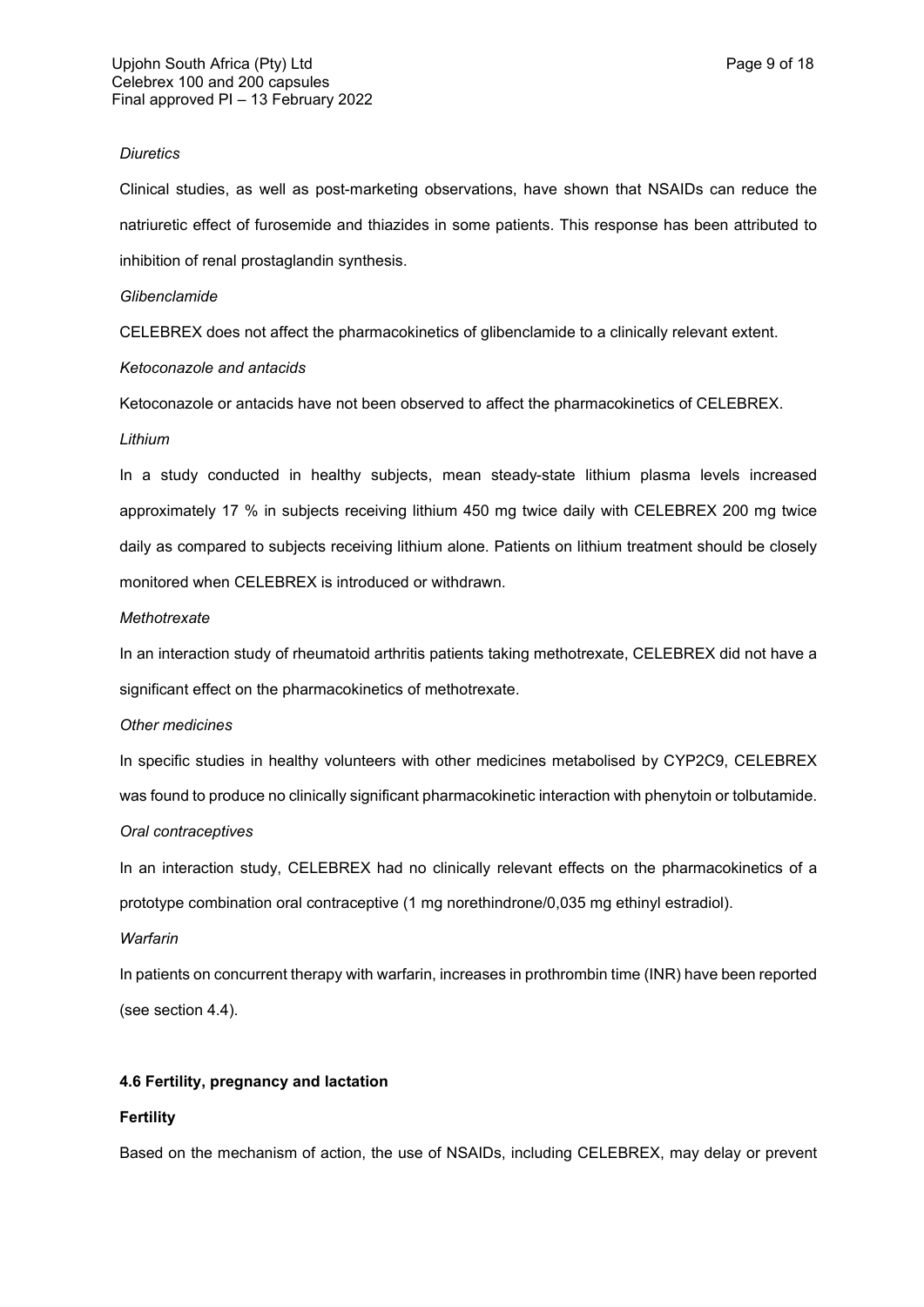rupture of ovarian follicles, which has been associated with reversible infertility in some women.

# **Pregnancy**

Studies in animals have shown reproductive toxicity. Inhibition of prostaglandin synthesis might adversely affect pregnancy. Data from epidemiological studies suggest an increased risk of spontaneous abortion after use of prostaglandin synthesis inhibitors in early pregnancy. CELEBREX, as with other medicines inhibiting prostaglandin synthesis, may cause uterine inertia and premature closure of the ductus arteriosus and should be avoided during pregnancy.

During the second or third trimester of pregnancy, NSAIDs including CELEBREX may cause foetal renal dysfunction which may result in reduction of amniotic fluid volume or oligohydramnios in severe cases. Such effects may occur shortly after treatment initiation and are usually reversible.

#### **Breastfeeding**

CELEBREX is excreted in the milk of lactating rats at concentrations similar to those in plasma. Limited data indicate that CELEBREX is excreted in breast milk and therefore should not be used during lactation.

# **4.7 Effects on ability to drive and use machines**

The effect of CELEBREX on ability to drive or use machinery has not been studied but based on its pharmacodynamic properties and overall safety profile it is unlikely to have an effect.

# **4.8 Undesirable effects**

#### *Tabulated summary of adverse reactions*

The following side effects have been reported in patients on CELEBREX treatment. Incidence rates are categorised as follows: Very common ( $\geq 1/10$ ); common ( $\geq 1/100$  to < 1/10); uncommon ( $\geq 1/1000$ to < 1/100); rare (≥ 1/10 000 to < 1/1 000); very rare (< 1/10 000).

| <b>MedDRA System Organ Class</b> | <b>Frequency</b> | Undesirable effects                                 |
|----------------------------------|------------------|-----------------------------------------------------|
|                                  |                  |                                                     |
| Infections and infestations      | Common           | Bronchitis, pharyngitis, rhinitis, sinusitis, upper |
|                                  |                  |                                                     |
|                                  |                  | respiratory tract infection urinary tract infection |
|                                  |                  |                                                     |
| Blood and lymphatic system       | Uncommon         | Anaemia, thrombocytopenia                           |
|                                  |                  |                                                     |
| disorders                        |                  |                                                     |
|                                  |                  |                                                     |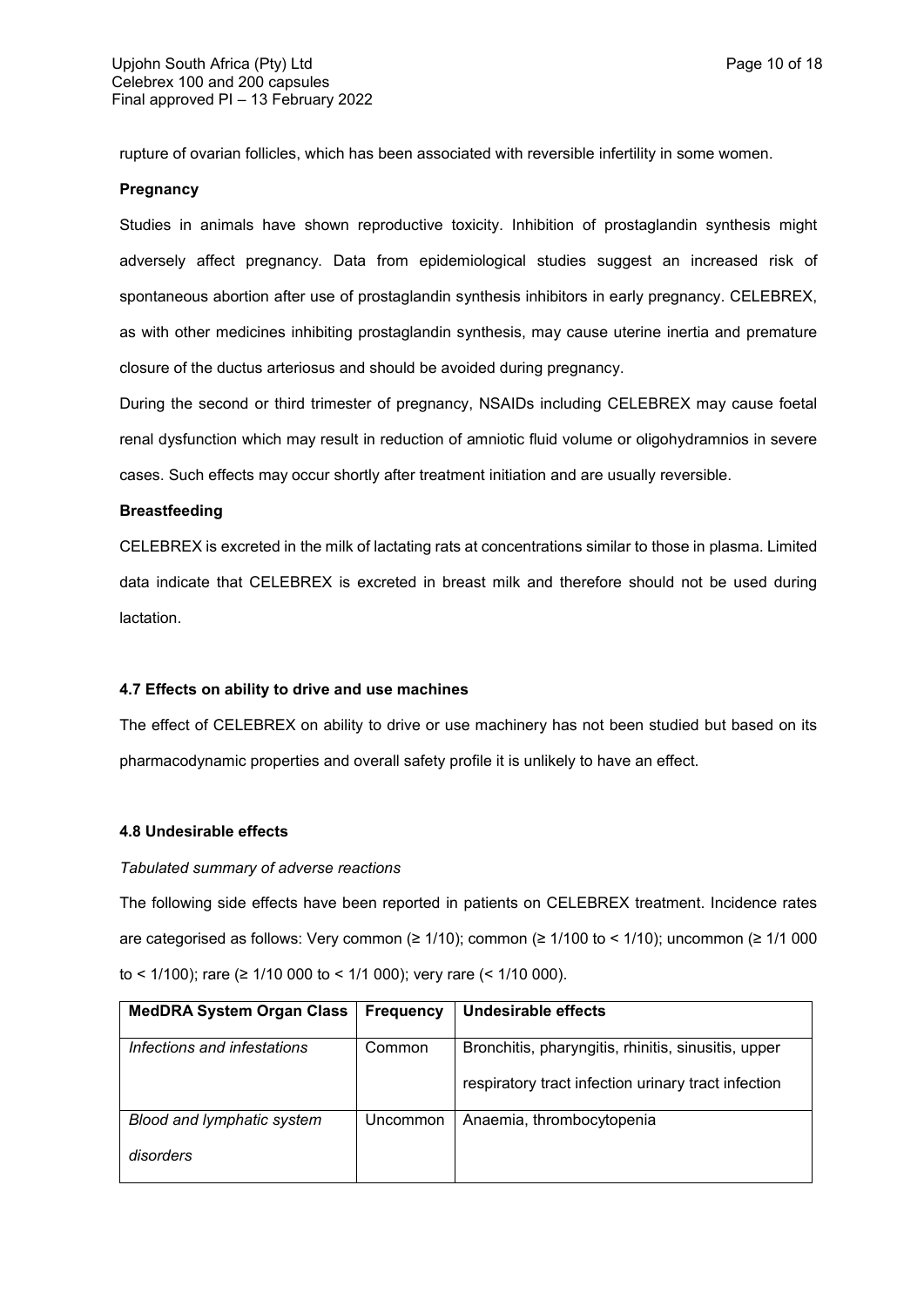| Immune system disorders        | Common          | Allergy aggravated                               |
|--------------------------------|-----------------|--------------------------------------------------|
|                                | Uncommon        | Hypersensitivity                                 |
|                                | Rare            | Angioedema                                       |
| Psychiatric disorders          | Common          | Insomnia                                         |
|                                | <b>Uncommon</b> | Anxiety                                          |
|                                | Rare            | Confusion                                        |
| Nervous system disorders       | Common          | Dizziness, hypertonia                            |
|                                | Uncommon        | Somnolence                                       |
| Eye disorders                  | Uncommon        | <b>Blurred vision</b>                            |
| Ear and labyrinth disorders    | Uncommon        | <b>Tinnitus</b>                                  |
| Cardiac disorders              | Uncommon        | Arrhythmia, palpitations, tachycardia            |
|                                | Rare            | Congestive heart failure                         |
| Vascular disorders             | Common          | Hypertension (including aggravated hypertension) |
|                                | Uncommon        | Flushing                                         |
|                                |                 |                                                  |
| Respiratory, thoracic and      | Common          | Cough                                            |
| mediastinal disorders          |                 |                                                  |
| Gastrointestinal disorders     | Common          | Vomiting, abdominal pain, diarrhoea, dyspepsia,  |
|                                |                 | flatulence, tooth disorder                       |
|                                | Uncommon        | Gastric ulcer                                    |
|                                | Rare            | Pancreatitis, duodenal ulcer, oesophageal ulcer, |
|                                |                 | intestinal perforation                           |
| <b>Hepatobiliary disorders</b> | Uncommon        | Increased hepatic enzyme (including increased    |
|                                |                 | SGOT and SGPT)                                   |
| Skin and subcutaneous tissue   | Common          | Rash, pruritus                                   |
| disorders                      | Uncommon        | Alopecia, urticaria, ecchymosis                  |
|                                | Rare            | Angioedema, bullous dermatitis                   |
| General disorders and          | Common          | Peripheral oedema, influenza-like illness        |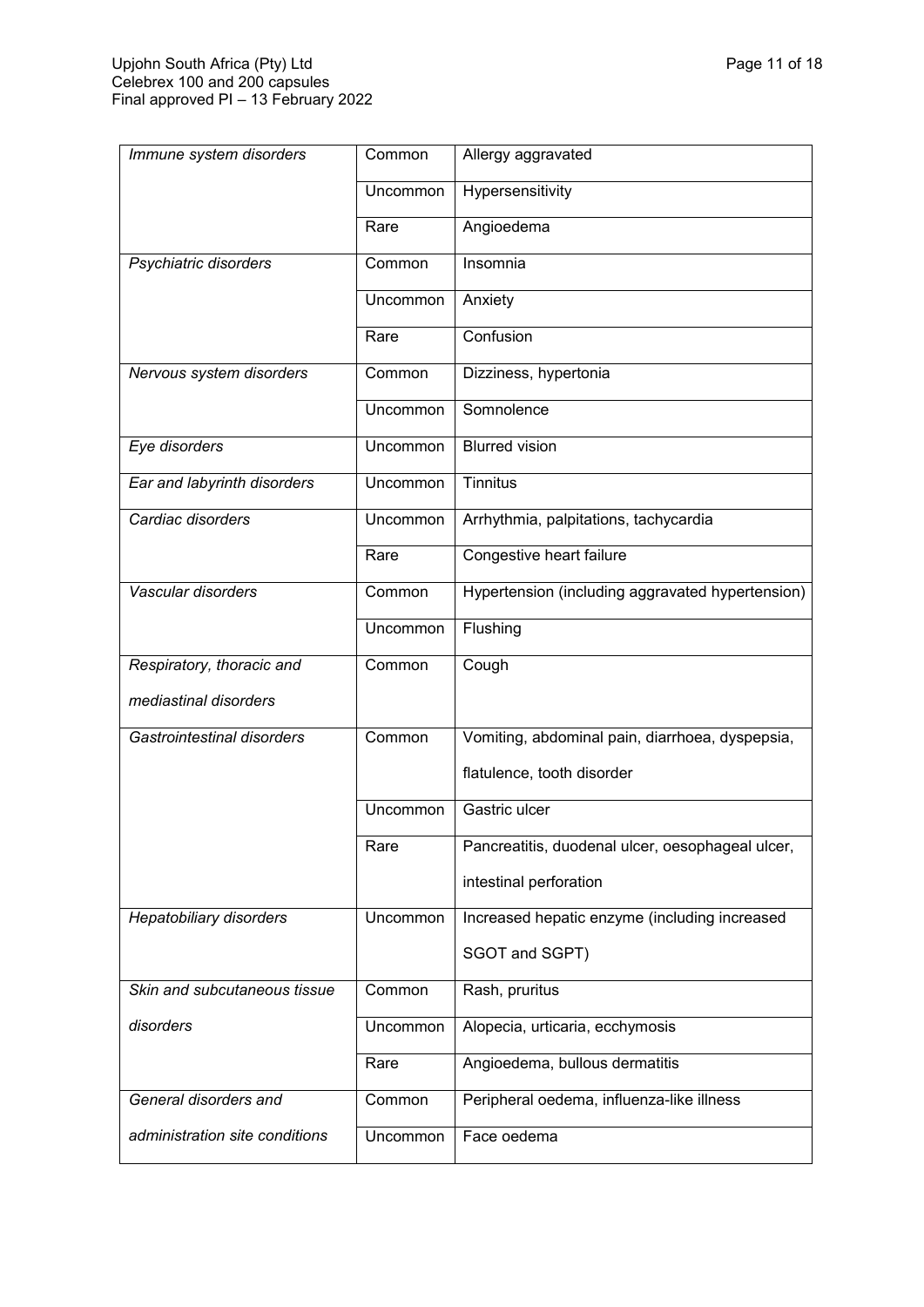| procedural complications |  |
|--------------------------|--|

*Post-marketing experience*

Reactions from post-marketing experience include the following:

| <b>MedDRA System Organ Class</b> | <b>Undesirable effects</b>                                          |
|----------------------------------|---------------------------------------------------------------------|
| Immune system disorders          | Anaphylactic reaction                                               |
| Psychiatric disorders            | Hallucination                                                       |
| Nervous system disorders         | Intracranial haemorrhage, ageusia, anosmia, aseptic                 |
|                                  | meningitis, cerebrovascular incident (stroke)                       |
| Eye disorders                    | Conjunctivitis                                                      |
| Cardiac disorders                | Myocardial infarction, cardiovascular thrombotic events             |
| Vascular disorders               | Vasculitis                                                          |
| Respiratory, thoracic and        | Pulmonary embolism, pneumonitis                                     |
| mediastinal disorders            |                                                                     |
| Gastrointestinal disorders       | Gastrointestinal haemorrhage                                        |
| Hepatobiliary disorders          | Hepatitis, hepatic failure, fulminant hepatitis, hepatic necrosis,  |
|                                  | cholestasis, cholestatic hepatitis, jaundice                        |
| Skin and subcutaneous tissue     | Photosensitivity reaction, skin exfoliation (including erythema     |
| disorders                        | multiforme and Stevens-Johnson syndrome), toxic epidermal           |
|                                  | necrolysis, Drug Reaction with Eosinophilia and Systemic            |
|                                  | Symptoms (DRESS) (see section 4.4), acute generalised               |
|                                  | exanthematous pustulosis (AGEP), exfoliative dermatitis             |
| Renal and urinary disorders      | Acute renal failure, tubulointerstitial nephritis, hyponatraemia,   |
|                                  | nephrotic syndrome, glomerulonephritis minimal lesion               |
| Reproductive system and          | Menstrual disorder, female infertility (decreased female fertility) |
| breast disorders                 |                                                                     |
| General disorders and            | Chest pain                                                          |
| administration site conditions   |                                                                     |

*Reporting of suspected adverse reactions*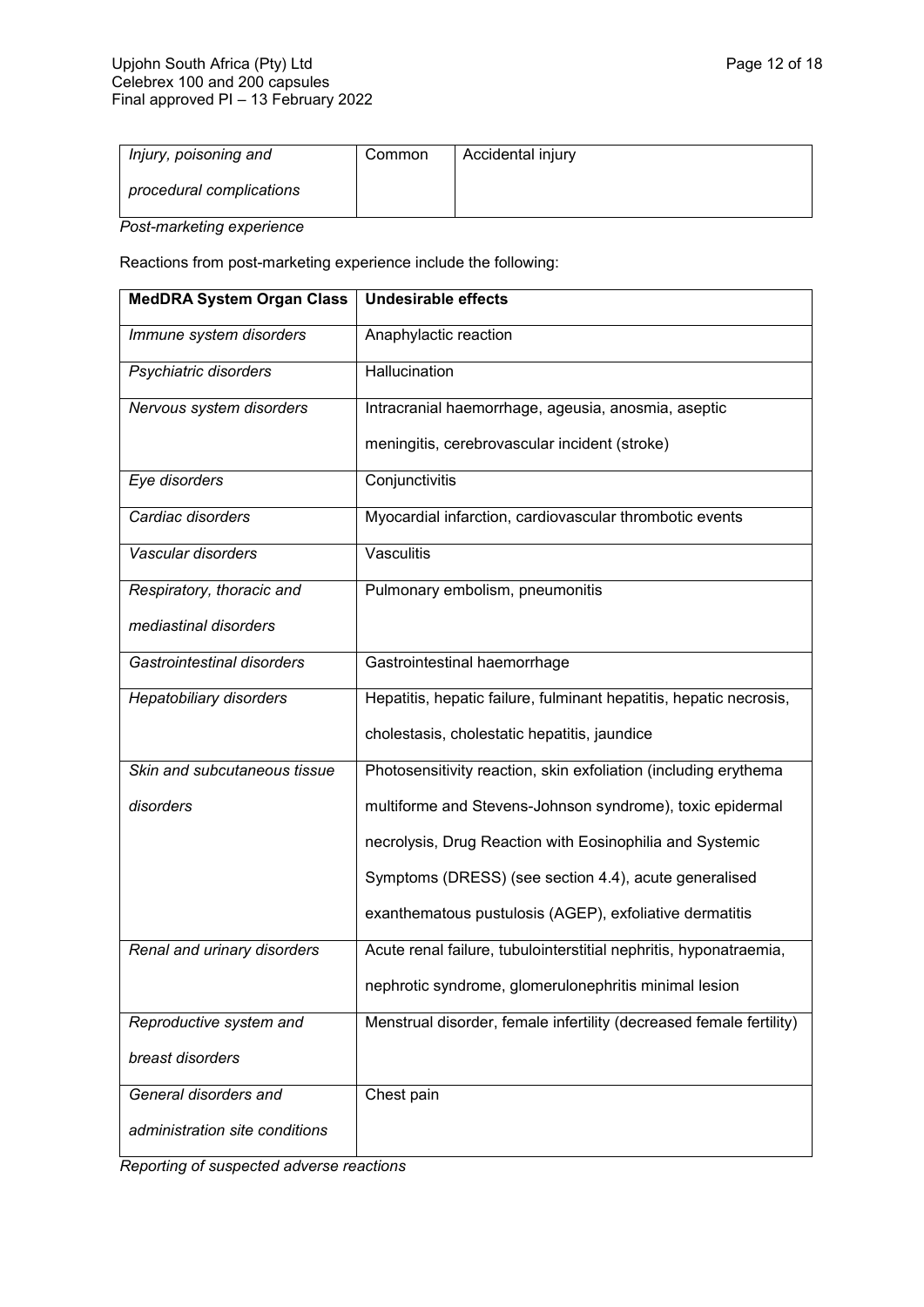Reporting suspected adverse reactions after authorisation of the medicine is important. It allows continued monitoring of the benefit/risk balance of the medicine. Health care providers are asked to report any suspected adverse reactions to SAHPRA via the "**6.04 Adverse Drug Reactions Reporting Form**", found online under SAHPRA's publications: [https://www.sahpra.org.za/Publications/Index/8.](https://www.sahpra.org.za/Publications/Index/8)

# **4.9 Overdose**

There is no clinical experience of overdose. Single doses up to 1 200 mg and multiple doses up to 1 200 mg twice daily have been administered to healthy subjects without clinically significant adverse effects. In the event of suspected overdose, appropriate supportive medical care should be provided. Dialysis is unlikely to be an efficient method of medicine removal.

#### **5. PHARMACOLOGICAL PROPERTIES**

#### **5.1 Pharmacodynamic properties**

Category and class: A 3.1 Antirheumatics (anti-inflammatory agents)

#### *Mechanism of action*

Celecoxib is a non-steroidal anti-inflammatory drug (NSAID) acting as a specific cyclooxygenase 2 inhibitor (SCI). Cyclooxygenase 2 (COX-2) is induced in response to inflammatory stimuli. This leads to the synthesis and accumulation of inflammatory prostanoids, in particular prostaglandin E2, causing inflammation, oedema and pain. Celecoxib acts as an anti-inflammatory, analgesic and anti-pyretic medicine by blocking the production of inflammatory prostanoids via COX-2 inhibition.

*In vivo* and *ex vivo* studies show that celecoxib has a very low affinity for the constitutively expressed cyclooxygenase 1 enzyme (COX-1).

### **5.2 Pharmacokinetic properties**

#### **Absorption**

When given under fasting conditions celecoxib reaches peak plasma concentrations after approximately 2 – 3 hours. Dosing with food (high fat meal) delays absorption, resulting in a  $T_{\text{max}}$  of about 4 hours, and increases bioavailability by about 20 %.

#### **Distribution**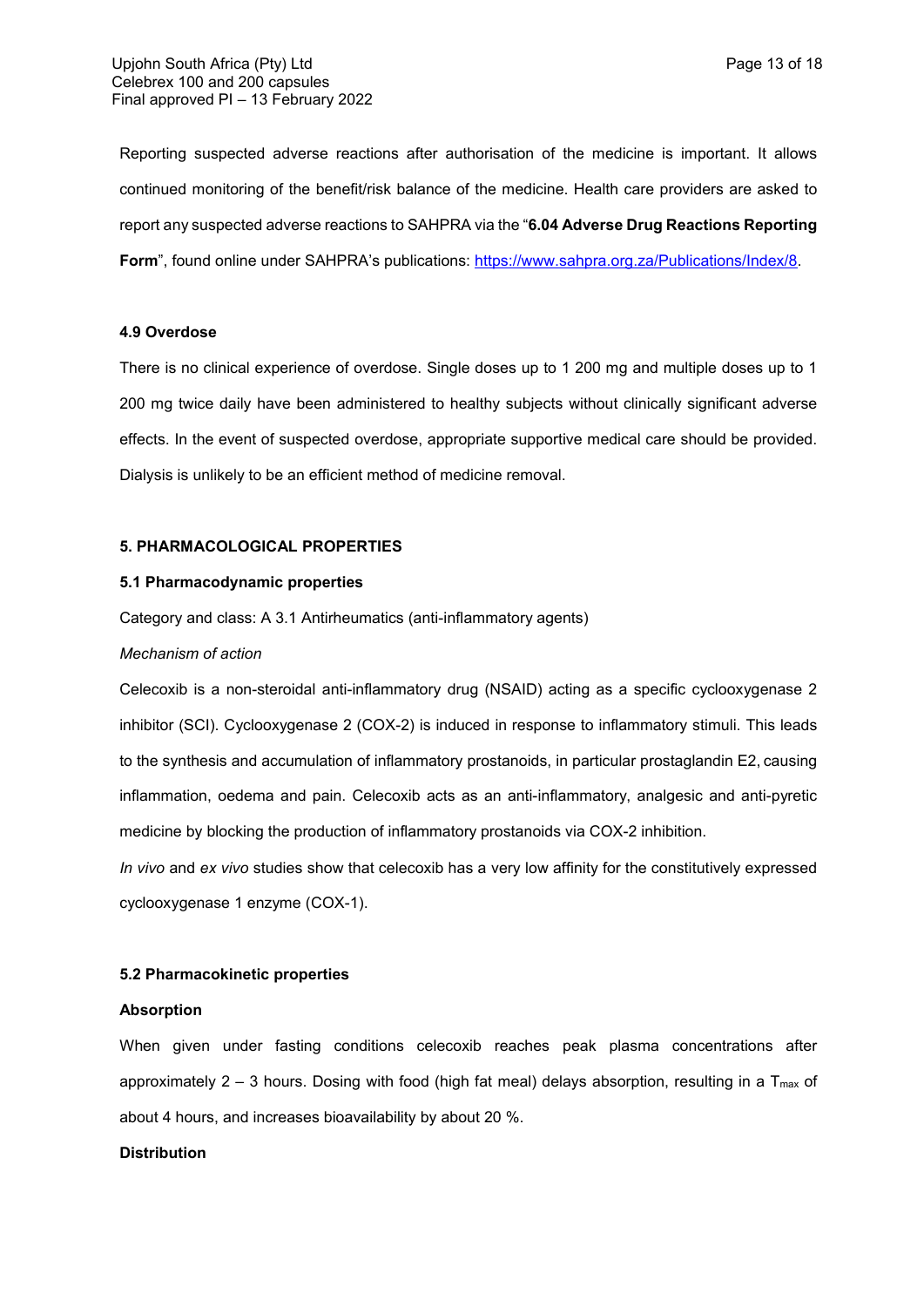Plasma protein binding, which is concentration independent, is about 97 % at therapeutic plasma concentrations and celecoxib is not preferentially bound to erythrocytes in the blood.

### **Biotransformation**

Celecoxib metabolism is primarily mediated via cytochrome P450 2C9. Three metabolites, inactive as COX-1 or COX-2 inhibitors, have been identified in human plasma – a primary alcohol, the corresponding carboxylic acid and its glucuronide conjugate.

Cytochrome P450 2C9 activity is reduced in individuals with genetic polymorphisms that lead to reduced enzyme activity, such as those homozygous for the CYP2C9\*3 polymorphism.

In a pharmacokinetic study of celecoxib 200 mg administered once daily in healthy volunteers, genotyped as either CYP2C9\*1/\*1, CYP2C9\*1/\*3, or CYP2C9\*3/\*3, the median  $C_{\text{max}}$  and AUC<sub>0-24</sub> of celecoxib on day 7 were approximately 4-fold and 7-fold, respectively, in subjects genotyped as CYP2C9\*3/\*3 compared to other genotypes. In three separate single dose studies, involving a total of 5 subjects genotyped as CYP2C9\*3/\*3, single-dose AUC<sub>0-24</sub> increased by approximately 3-fold compared to normal metabolisers. It is estimated that the frequency of the homozygous \*3/\*3 genotype is 0.3 – 1.0 % among different ethnic groups.

Patients who are known or suspected to be CYP2C9 poor metabolisers based on previous history/experience with other CYP2C9 substrates should be administered celecoxib with caution (see section 4.2).

#### **Elimination**

Elimination of celecoxib is mostly by hepatic metabolism with less than 1 % of the dose excreted unchanged in urine. After multiple dosing, elimination half-life is 8 – 12 hours and the rate of clearance about 500 mL/min. With multiple dosing, steady state plasma concentrations are reached before day 5. The intersubject variability on the main pharmacokinetic parameters (AUC, Cmax, elimination half-life) is about 30 %. The mean steady state volume of distribution is about 500 L/70 kg in young healthy adults after a single 200 mg dose, indicating wide distribution of celecoxib into the tissues. Pre-clinical studies indicate that the medicine crosses the blood/brain barrier.

## *Linearity/non-linearity*

Celecoxib exhibits linear and dose proportional pharmacokinetics over the therapeutic dose range.

#### **Special populations**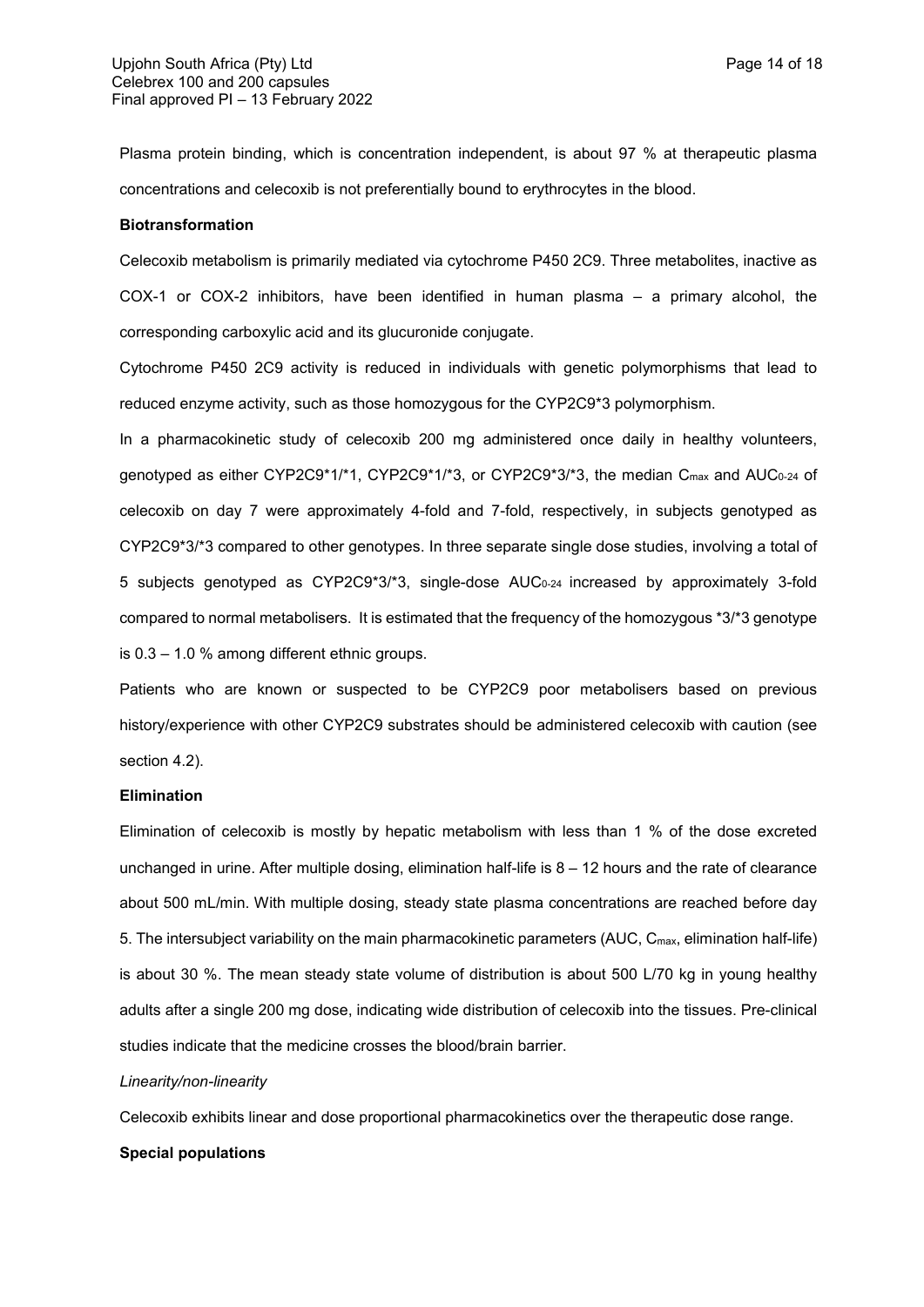# *Elderly*

In the population  $> 65$  years there is a two-fold increase in mean  $C_{\text{max}}$  and AUC for celecoxib. This is a predominantly weight-related rather than age-related change – celecoxib levels being higher in lower weight individuals and consequently higher in the elderly population who are generally of lower mean weight than the younger population. Therefore, elderly females tend to have slightly higher medicine plasma concentrations than elderly males.

#### *Hepatic impairment*

Plasma concentrations of celecoxib in patients with mild hepatic impairment are not significantly different from those of age and sex matched controls. In patients with moderate hepatic impairment celecoxib plasma concentrations are about twice those of matched controls. Patients with severe hepatic impairment have not been studied but can be expected to show accumulation of the parent medicine as the main route of metabolism is via the liver.

#### *Renal impairment*

In elderly volunteers with age-related reductions in glomerular filtration rate (GFR) (mean GFR > 65 mL/min 1,73 m<sup>2</sup>) and in patients with chronic stable renal insufficiency (GFR 35 – 60 mL/min/1,73 m<sup>2</sup>), celecoxib pharmacokinetics were comparable to those seen in patients with normal renal function. No significant relationship was found between serum creatinine (or creatinine clearance) and celecoxib clearance.

#### *Renal effects*

At the present time the relative roles of COX-1 and COX-2 in renal physiology is incompletely understood. Celecoxib reduces the urinary excretion of PGE2 and 6-keto-PGF1 $\infty$  (a prostacyclin metabolite) but leaves serum thromboxane B2 (TXB2) and urinary excretion of 11-dehydro-TXB2, a thromboxane metabolite (both COX-1 products), unaffected. Specific studies have shown that celecoxib produces no decrease in GFR in the elderly or those with chronic renal insufficiency. These studies have also shown transient reductions in fractional excretion of sodium.

### **6. PHARMACEUTICAL PARTICULARS**

#### **6.1 List of excipients**

*Capsule content*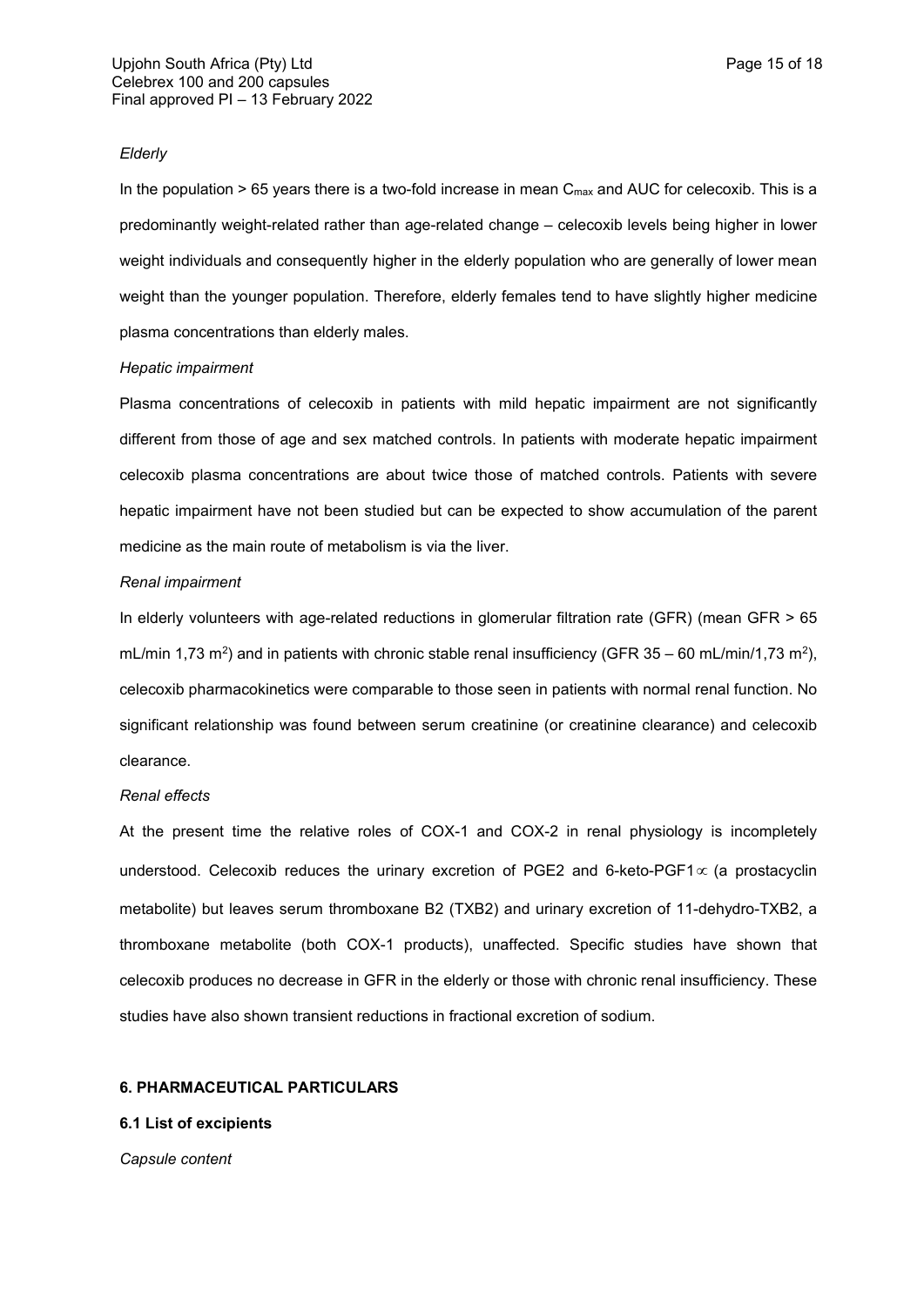Croscarmellose sodium Lactose monohydrate Magnesium stearate Povidone Sodium lauryl sulphate *Capsule shells* **Gelatine** Titanium dioxide *Printing ink* Butyl alcohol (E1013200) Dehydrated alcohol (E1034800) FD&C Blue #2 Aluminium Lake (E132) (100 mg) Isopropyl alcohol Propylene glycol Shellac Strong ammonia solution Yellow ferric oxide (E172) (200 mg)

# **6.2 Incompatibilities**

Not applicable.

# **6.3 Shelf life**

36 months.

# **6.4 Special precautions for storage**

Store at or below 25 °C.

# **6.5 Nature and contents of container**

CELEBREX 100: Blister packs of 60 capsules.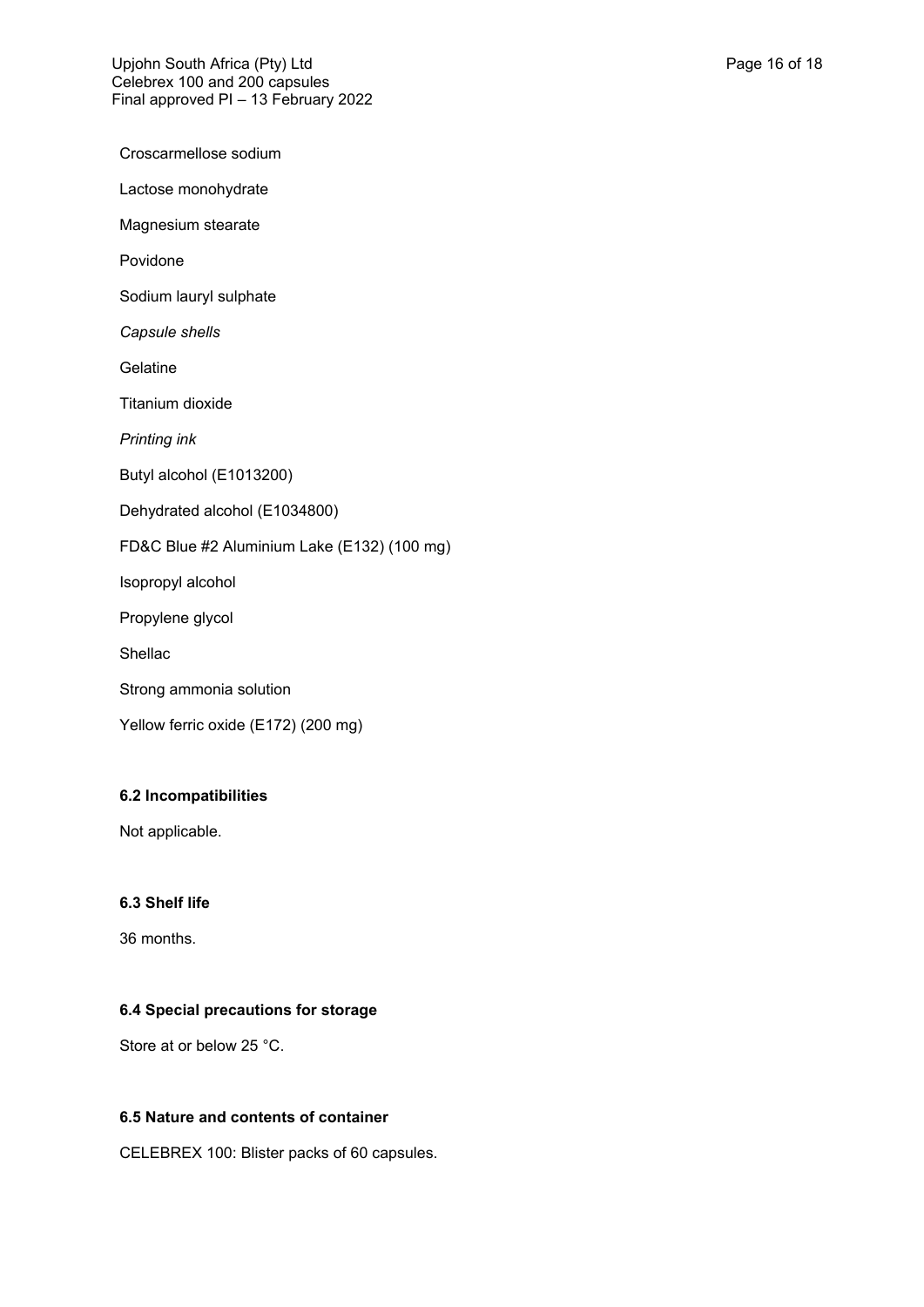CELEBREX 200: Blister packs of 10, 15 or 30 capsules.

Not all pack sizes may be marketed.

# **6.6 Special precautions for disposal**

No special requirements.

# **7. HOLDER OF CERTIFICATE OF REGISTRATION**

Upjohn South Africa (Pty) Ltd 85 Bute Lane Sandton 2196 South Africa Tel.: +27(0)11 320 6000 / 0860 734 937 (Toll-free South Africa) Manufacturer: Pfizer Pharmaceuticals LLC, Vega Baja, Puerto Rico; Neolpharma, Inc., Caguas, Puerto Rico

# **8. REGISTRATION NUMBERS**

CELEBREX 100: 33/3.1/0332

CELEBREX 200: 33/3.1/0333

# **9. DATE OF FIRST AUTHORISATION**

28 January 2000

# **10. DATE OF REVISION OF THE TEXT**

13 February 2022

# **BOTSWANA: S2**

CELEBREX 100 – Reg. No.: BOT0801379

CELEBREX 200 – Reg. No.: BOT0801377